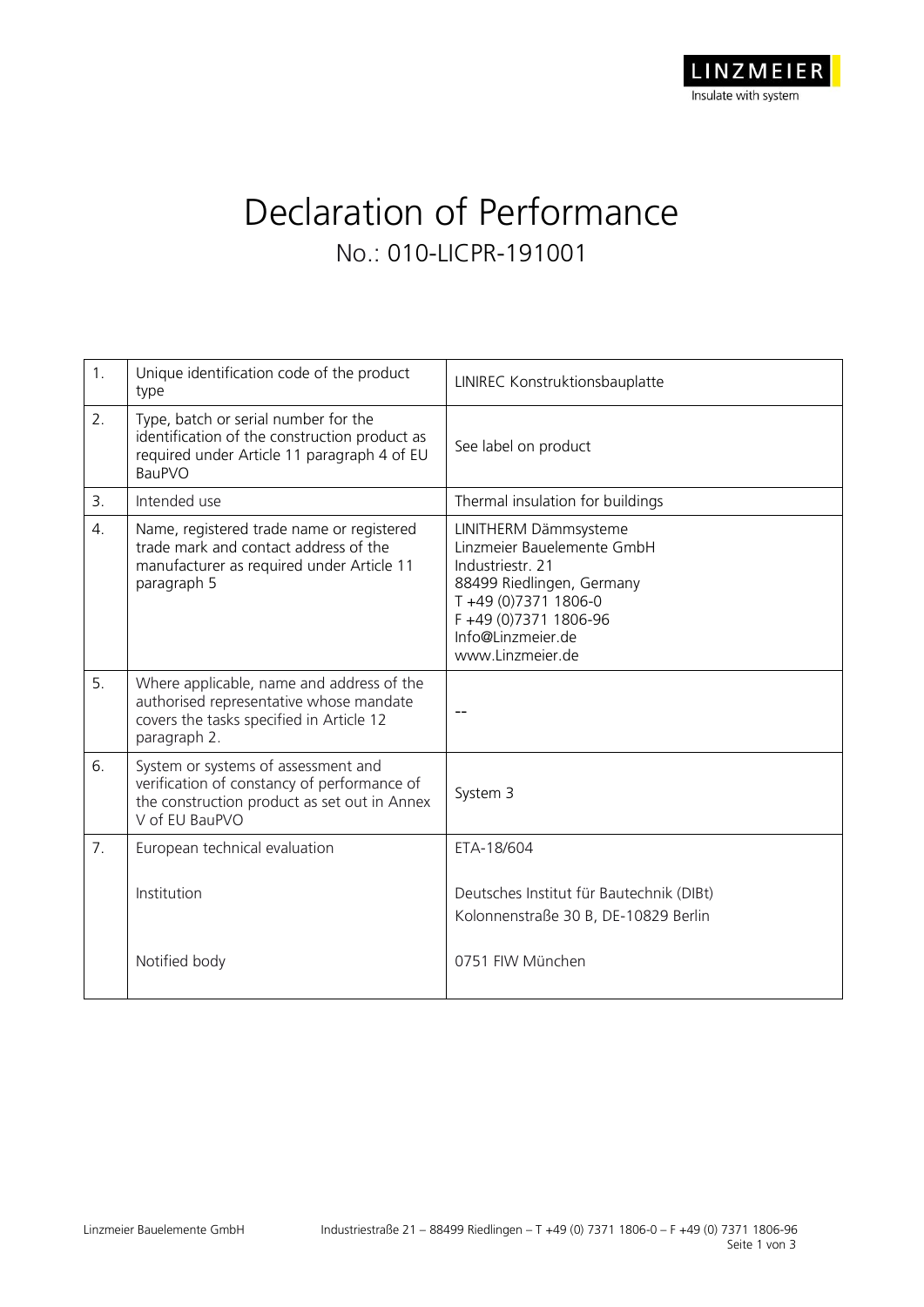

## 8. Declared performance

| Essential characteristics                                                     |                                                                                                                                                                                                                                                                                                                                                     | Performance                                                                                                                                                                                                                                                                                                                                                      |                                                                                                                                                                                                                                               | Harmonised<br>technical<br>specification |
|-------------------------------------------------------------------------------|-----------------------------------------------------------------------------------------------------------------------------------------------------------------------------------------------------------------------------------------------------------------------------------------------------------------------------------------------------|------------------------------------------------------------------------------------------------------------------------------------------------------------------------------------------------------------------------------------------------------------------------------------------------------------------------------------------------------------------|-----------------------------------------------------------------------------------------------------------------------------------------------------------------------------------------------------------------------------------------------|------------------------------------------|
| Thermal resistance                                                            | Thermal resistance<br>Thermal conductivity                                                                                                                                                                                                                                                                                                          | Table1:<br>Nominal<br>$R_{D}$<br>thickness<br>[m <sup>2</sup> K/W]<br>$d_N$ [mm]<br>$\overline{20}$<br>0,20<br>0,35<br>30<br>40<br>0,45<br>50<br>0,55<br>For all thicknesses: calculated using formula<br>$R_D$ = Nominal thickness $d_N / \lambda_D$ (round down to 0,05m <sup>2</sup> K/W)<br>$d_N \leq 40$ mm:<br>$d_N$ > 40mm $\leq$ 60mm:<br>$d_N > 60$ mm: | Nominal<br>$R_D$<br>thickness<br>[m <sup>2</sup> K/W]<br>$d_N$ [mm]<br>0,70<br>60<br>0,75<br>70<br>80<br>0,90<br>$\lambda_D = 0,083$ W/m <sup>2</sup> K<br>$\lambda_{D} = 0.085$ W/m <sup>2</sup> K<br>$\lambda_D = 0,088$ W/m <sup>2</sup> K | <b>Not</b><br>applicable                 |
| Reaction to fire<br>Reaction to fire<br>Ε                                     |                                                                                                                                                                                                                                                                                                                                                     |                                                                                                                                                                                                                                                                                                                                                                  | EN 13501-1                                                                                                                                                                                                                                    |                                          |
| Conversion for moisture                                                       | Mass-related moisture<br>content U <sub>23/50</sub> [23°C / 50%<br>rel. humidity]<br>Mass-related moisture<br>content U <sub>23/80</sub> [23°C / 80%<br>rel. humidity]<br>Mass-related moisture<br>conversion coefficient fu<br>Moisture-related conversion<br>factor Fm (23/50-23/80)<br>(23°C / 50% rel. humidity to<br>23°C / 80% rel. humidity) | EN ISO 10456                                                                                                                                                                                                                                                                                                                                                     | 0,017<br>0,028<br>2,86<br>1,03                                                                                                                                                                                                                |                                          |
| Compressive strength $\sigma$ 10                                              | Compressive stress or<br>compressive strength                                                                                                                                                                                                                                                                                                       | <b>EN 826</b>                                                                                                                                                                                                                                                                                                                                                    | 7100                                                                                                                                                                                                                                          |                                          |
| tensile strength                                                              | Tensile strength<br>perpendicular to the surfaces                                                                                                                                                                                                                                                                                                   | EN 1607                                                                                                                                                                                                                                                                                                                                                          | <b>NPD</b>                                                                                                                                                                                                                                    |                                          |
| Bending tensile strength                                                      |                                                                                                                                                                                                                                                                                                                                                     | EN 12089                                                                                                                                                                                                                                                                                                                                                         | <b>NPD</b>                                                                                                                                                                                                                                    |                                          |
| shear strength                                                                |                                                                                                                                                                                                                                                                                                                                                     | EN 12090                                                                                                                                                                                                                                                                                                                                                         | <b>NPD</b>                                                                                                                                                                                                                                    | Not<br>applicable                        |
| Deformation under specified<br>compressive load and<br>temperature conditions |                                                                                                                                                                                                                                                                                                                                                     | <b>EN 1605</b>                                                                                                                                                                                                                                                                                                                                                   | <b>NPD</b>                                                                                                                                                                                                                                    |                                          |
| Compressive creep                                                             |                                                                                                                                                                                                                                                                                                                                                     | EN 1606                                                                                                                                                                                                                                                                                                                                                          | <b>NPD</b>                                                                                                                                                                                                                                    |                                          |
| Water absorption W <sub>p</sub>                                               |                                                                                                                                                                                                                                                                                                                                                     | EN 1609                                                                                                                                                                                                                                                                                                                                                          | $\leq 0.5$                                                                                                                                                                                                                                    |                                          |
| Hygroscopic sorption<br>properties u                                          | Moisture absorption<br>(desorption) at 23°C / 80%<br>rel. humidity                                                                                                                                                                                                                                                                                  | EN ISO 12571                                                                                                                                                                                                                                                                                                                                                     | $\leq$ 3.0 Mass-%                                                                                                                                                                                                                             |                                          |
| Water absorption                                                              | By long-term immersion                                                                                                                                                                                                                                                                                                                              | EN 12087                                                                                                                                                                                                                                                                                                                                                         | <b>NPD</b>                                                                                                                                                                                                                                    |                                          |
| Water vapour diffusion<br>resistance coefficient $\mu$                        |                                                                                                                                                                                                                                                                                                                                                     | EN 12086                                                                                                                                                                                                                                                                                                                                                         | 8                                                                                                                                                                                                                                             |                                          |
| Density                                                                       | [kg/m <sup>3</sup> ]                                                                                                                                                                                                                                                                                                                                | EN 1602                                                                                                                                                                                                                                                                                                                                                          | 510 to 590                                                                                                                                                                                                                                    |                                          |

NPD: No performance determined